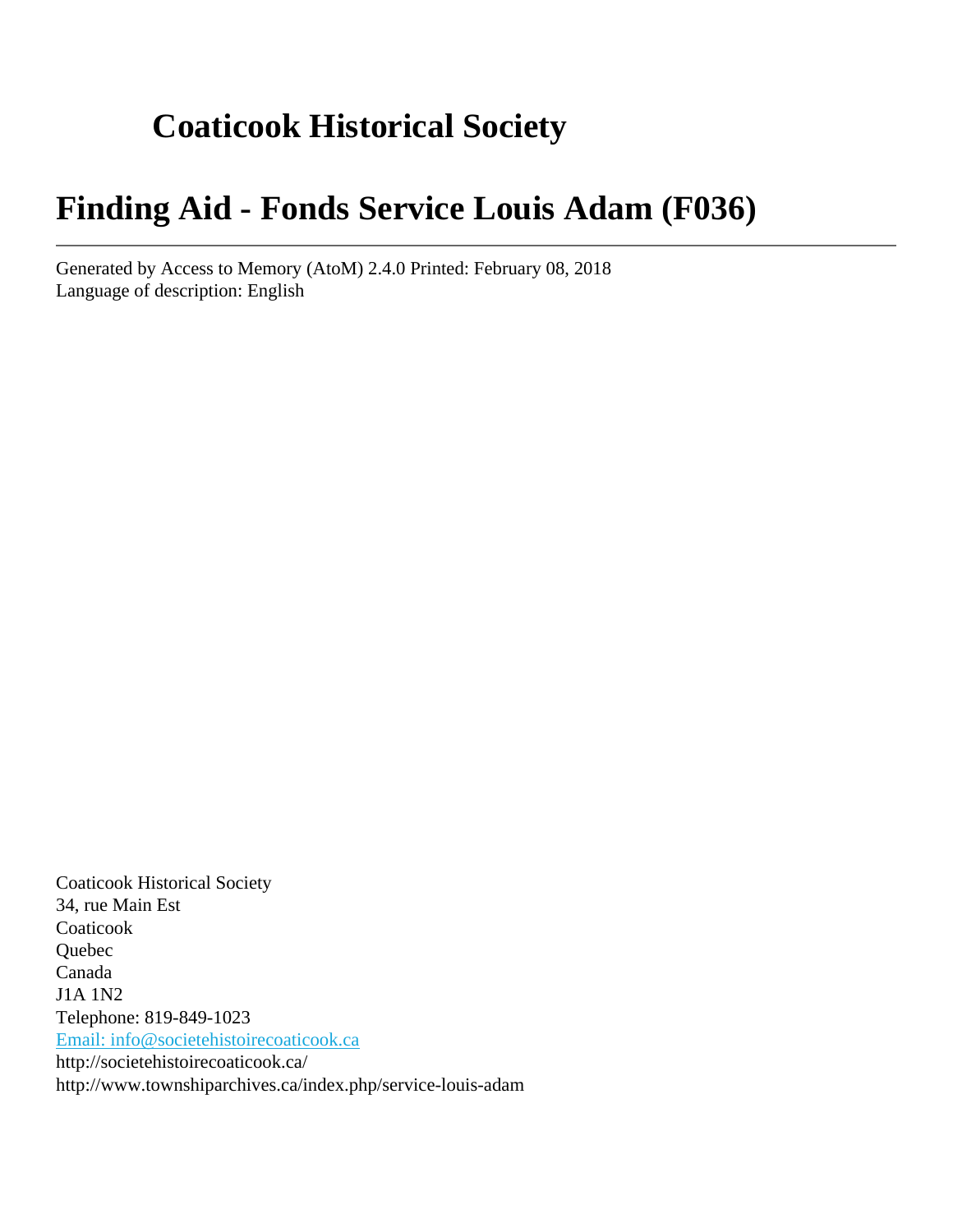## **Table of contents**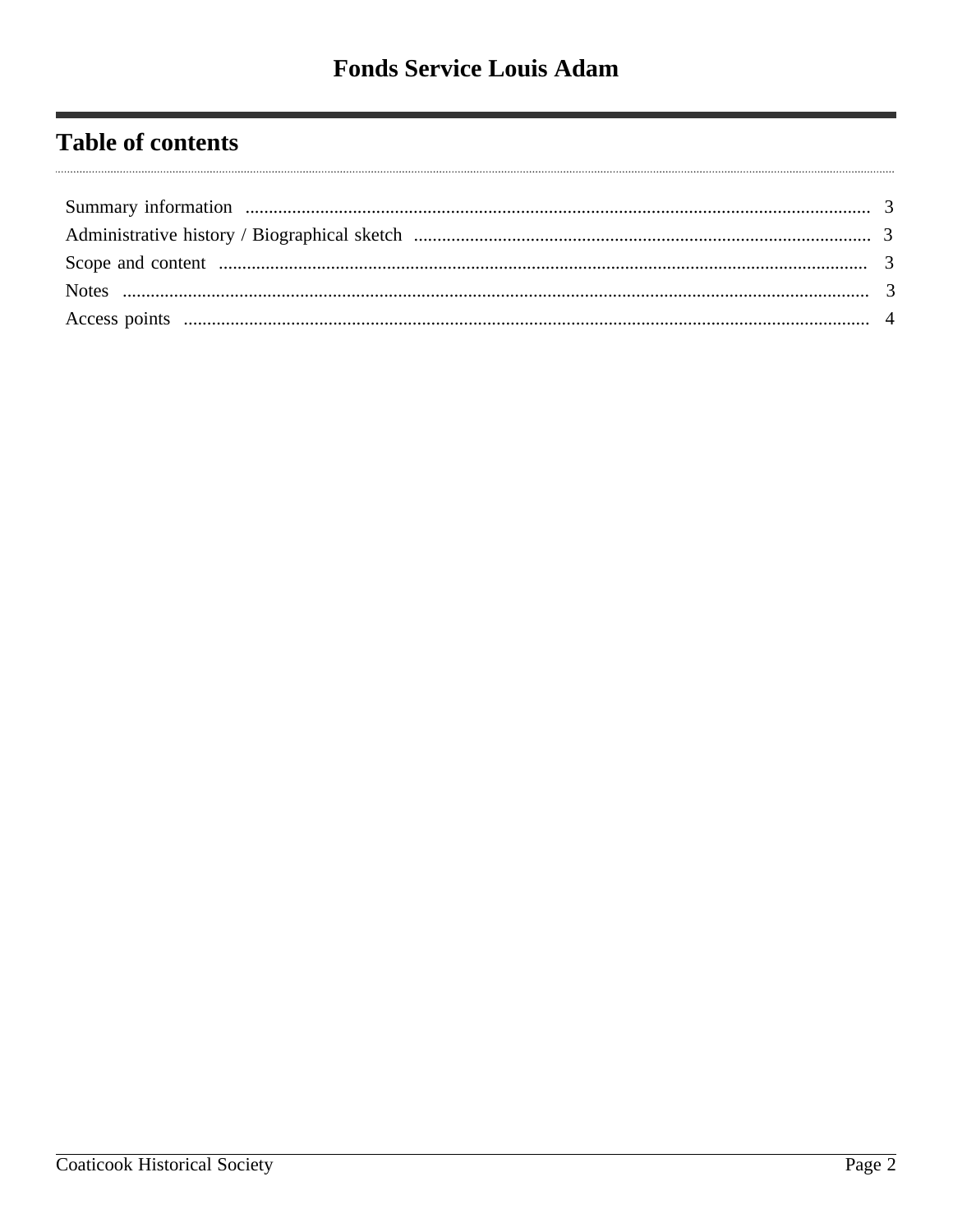| <b>Repository:</b>           | <b>Coaticook Historical Society</b>                                                                    |
|------------------------------|--------------------------------------------------------------------------------------------------------|
| <b>Title:</b>                | Fonds Service Louis Adam                                                                               |
| ID:                          | F036                                                                                                   |
| Date:                        | 1962 (date of creation)                                                                                |
| Language:                    | French                                                                                                 |
| <b>Physical description:</b> | 2 cm of textual records.                                                                               |
| Note [generalNote]:          | The fonds represents a selection of material representative of the<br>nature of the donated documents. |

### <span id="page-2-0"></span>**Summary information**

## <span id="page-2-1"></span>**Administrative history / Biographical sketch**

#### **Note**

Louis Adam was born 24 November 1925 in Coaticook to Stanislas Adam and Adrianna Hénault. He married Gertrude Bouchard in Coaticook on 3 January 1948. Together they had the following childred: Claude (b. 1948), Lise (b. 1949), Yves (b. 1952), Yvon (b. 1952), Denise (b. 1955), and Richard (1962-1976). At least from 1953 to 1967, Louis Adam owned and operated the Champlain service station, also known as Service Louis Adam, which was situated on Main Street in Coaticook. Louis Adam passed away on 14 May 2005 in Coaticook.

### <span id="page-2-2"></span>**Scope and content**

Fonds presents the operations of Service Louis Adam, a gas station and garage, in Coaticook in 1962. It consists of receipts, cancelled cheques, and cash register transaction records. Service Louis Adam was also known as Service Champlain and Garage Louis Adam.

#### <span id="page-2-3"></span>**Notes**

#### **Title notes**

**Source of title proper**: Title based on contents of fonds.